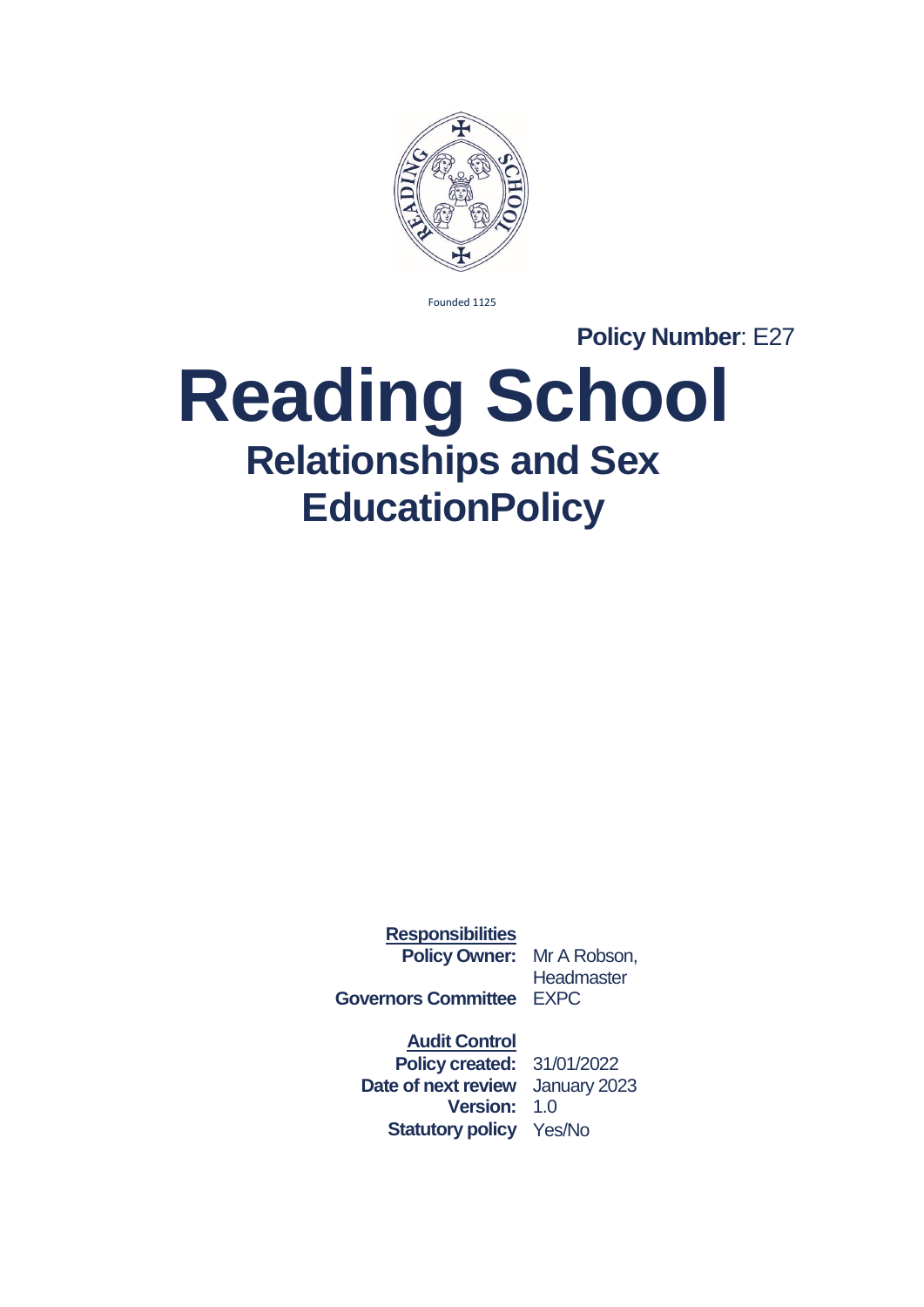### **Document Control and Approval**

### **Version Control**

| <b>Version Author</b> |                        | <b>Summary of Changes</b> | <b>Reviewed By</b> | <b>Date</b> |
|-----------------------|------------------------|---------------------------|--------------------|-------------|
| 1.0                   | Jonathan<br>Hitchinson | Policy created            |                    |             |
|                       |                        |                           |                    |             |
|                       |                        |                           |                    |             |
|                       |                        |                           |                    |             |
|                       |                        |                           |                    |             |

### **Responsibilities**

| Job title                      | Responsible for:       |
|--------------------------------|------------------------|
| Headmaster                     | <b>Policy Owner</b>    |
| <b>Chief Operating Officer</b> | <b>Policy Overview</b> |
|                                | Committee Responsible  |

### **Policies Linked**

| Policy name | File location \ |
|-------------|-----------------|
|             |                 |
|             |                 |

### **Forms Linked**

| Form name | <b>Form location</b> |
|-----------|----------------------|
|           |                      |

### **Staff that need to sign**

| Staff Group | <b>Form location</b> |
|-------------|----------------------|
|             |                      |



**Reading School** 2 **Back to top**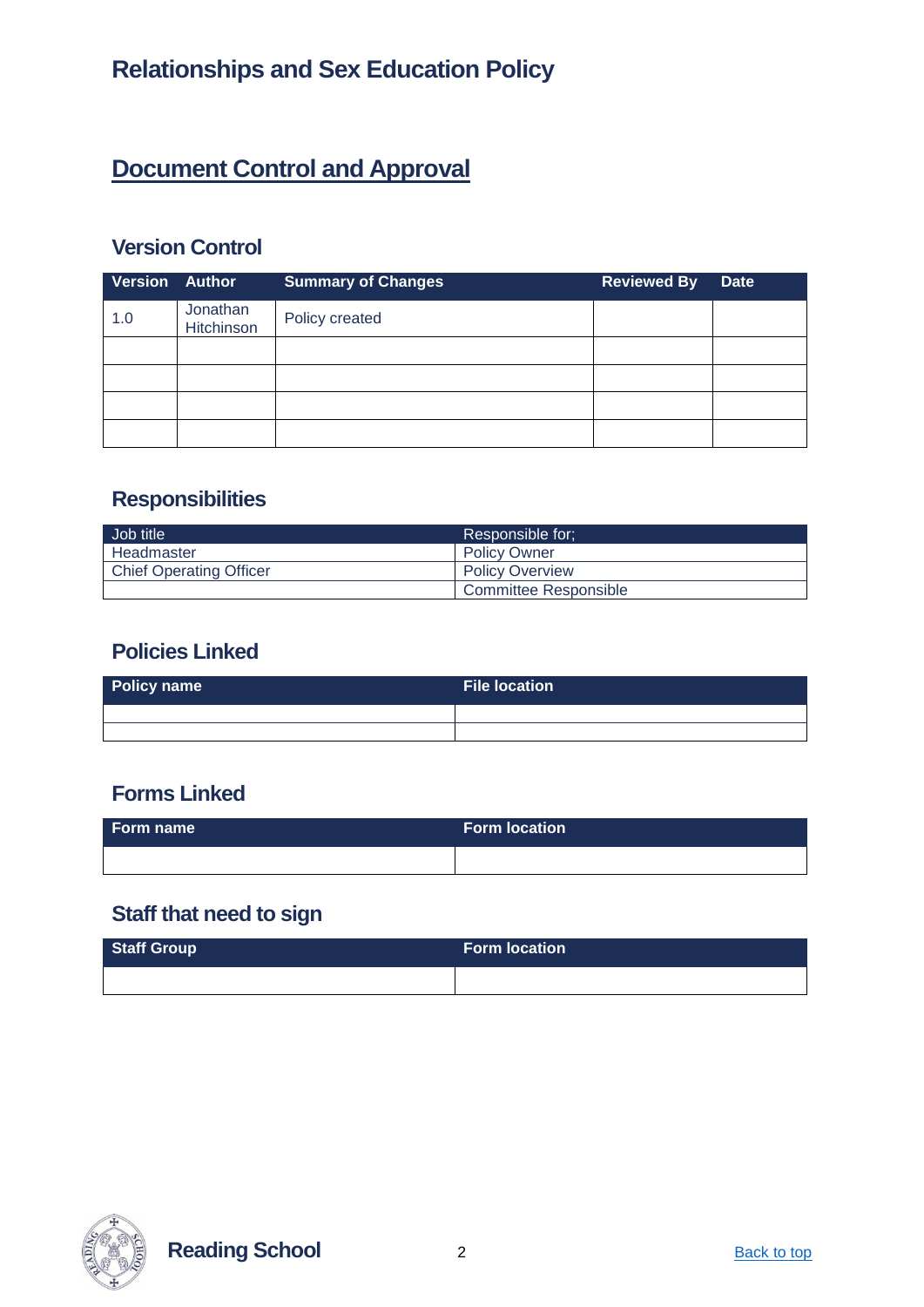### **Contents**

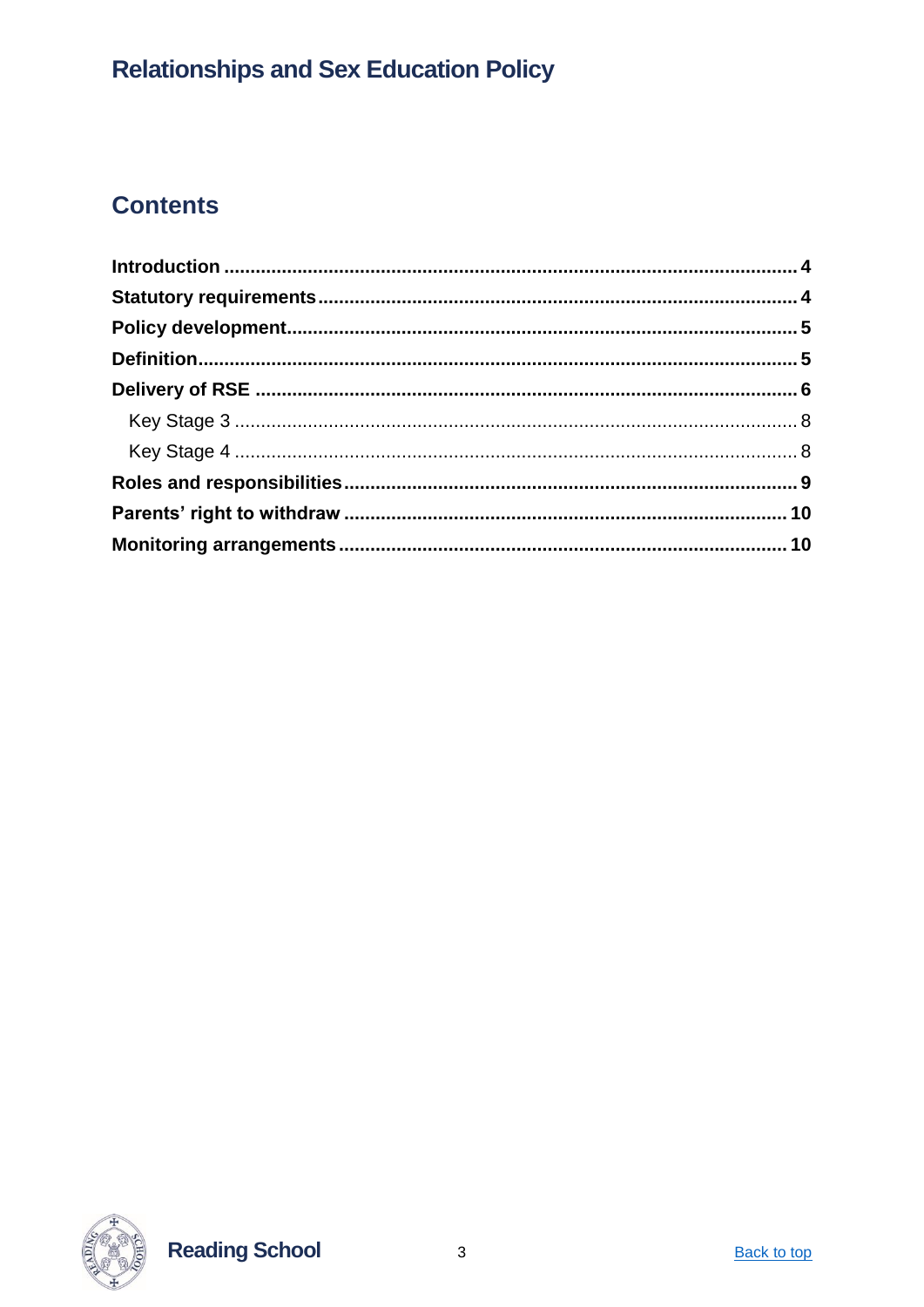### <span id="page-3-0"></span>**Introduction**

At Reading school, we recognise that Relationships and sex education (RSE)is learning about physical, moral and emotional development, not just about intimate relationships. It is about the importance of stable and loving relationships including marriage for family life, and about respect, love and care. RSE provides pupils with factual knowledge and an understanding of the influences on young people, encouraging them to be aware of the 2 options open to them and to take charge of decisions about their own behaviour, including on-line behaviour. It encourages the development of personal and interpersonal skills, the awareness and respect of self and others and encourages reflection and responsibility.We believe that the RSE curriculum enables pupils to positively enact the 4 pillars of a Reading School education: Excellence, Integrity, Leadership and Community, and therefore see it as central to our core ambition of Building Good Men.

The objective of RSE at Reading school is to develop further the Relationships Education our pupils have received in primary school and give them the information they need to help them develop healthy, nurturing relationships of all kinds including what makes a good friend, a good colleague and a successful marriage, partnership or other type of committed relationship.

The aim is also to cover intimate relationships (including the use of contraception) and developing such relationships whilst resisting coercion to have sex. It will teach what is acceptable and what is unacceptable behaviour in relationships. At Reading school, we aim to explain how to identify when relationships are not right and understand how to deal with such situations and encourage pupils to enjoy the positive effects that good relationships have on their mental wellbeing.

The programme has been developed in conjunction with and support from the PSHE Association, Sex Education Forum and DFE,it is built around three themes. The themes are Health and Wellbeing, Relationships and Living in the Wider World.

### <span id="page-3-1"></span>**Statutory requirements**

### **Background**

Today's children and young people grow up in an increasingly complex world both on and off-line. This presents many opportunities, but also challenges and risks. In today's environment they must learn to be safe and healthy, and how to manage their academic, personal and social lives in a positive way both on and off-line. Accordingly, except in exceptional circumstances, age appropriate **Relationships and sex education (RSE)** is statutory in all secondary schools.

Under the Relationships Education, Relationships and Sex Education and Health Education (England) Regulations 2019, made under sections 34 and 35 of the Children and Social Work Act 2017, section 34, Education Act 2002 sections 79 and 80,The Education Act 1996 sections 403, 404 and 405 and the Equality Act 2010:



**Reading School** 4 Back to top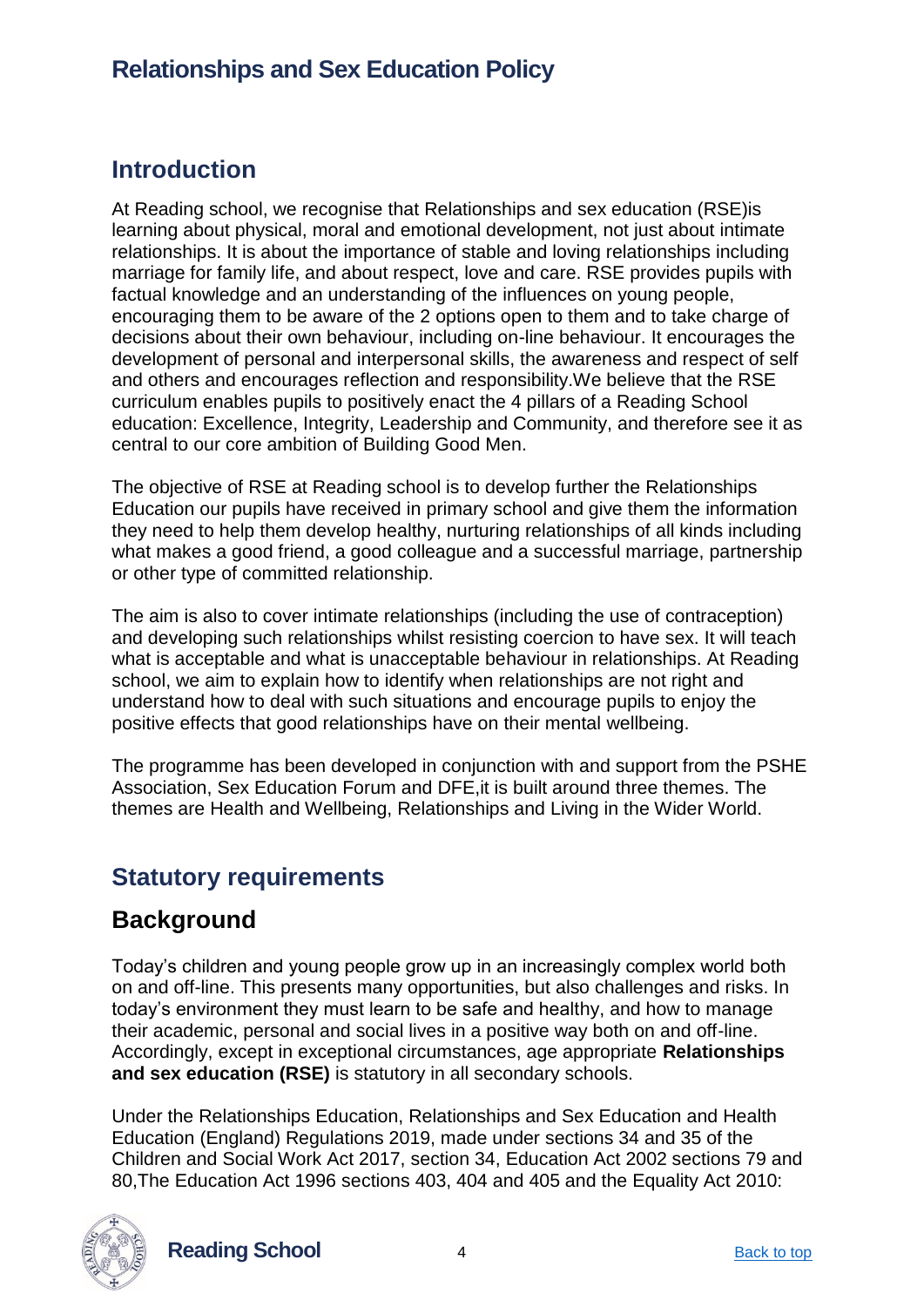From the academic year 2020/2021 it is compulsory for all secondary schools to provide **Relationshipsand sex education** (RSE).

It is compulsory for all schools including academies and free schools, but not independent schools, to provide **Health Education**. Health education is not covered within this policy because it is covered elsewhere in the school's curriculum in PSHE.

### <span id="page-4-0"></span>**Policy development**

This policy has been developed in consultation with staff, pupils and parents. The consultation and policy development process involved the following steps:

- 1. Review a member of staff or working group pulled together all relevant information including relevant national and local guidance.
- 2. Staff consultation staff were given the opportunity to look at the policy and make recommendations.
- 3. Parent/stakeholder consultation parents were invited to feedback about the policy.
- 4. Pupil consultation we investigated what exactly pupils want from their RSE.
- 5. Ratification once amendments were made, the policy was shared with governors and ratified.

### <span id="page-4-1"></span>**Definition**

RSE is about the emotional, social and cultural development of pupils, and involves learning about relationships, sexual health, sexuality, healthy lifestyles, diversity and personal identity.

RSE involves a combination of sharing information, and exploring issues and values.

The main aims of RSE are as follows:

- To provide accurate information about, and increase understanding of sexrelated
- To dispel myths
- To explore a range of attitudes and values towards sex-related issues and help young people to reach their own informed opinions
- To develop a sense of mutual care and respect for others
- To increase young people's self esteem
- To develop skills relevant to sexual behaviour and decisions such as communication, risk assessment, managing relationships and seeking help.

#### **RSE is not about the promotion of sexual activity.**



**Reading School** 5 Back to top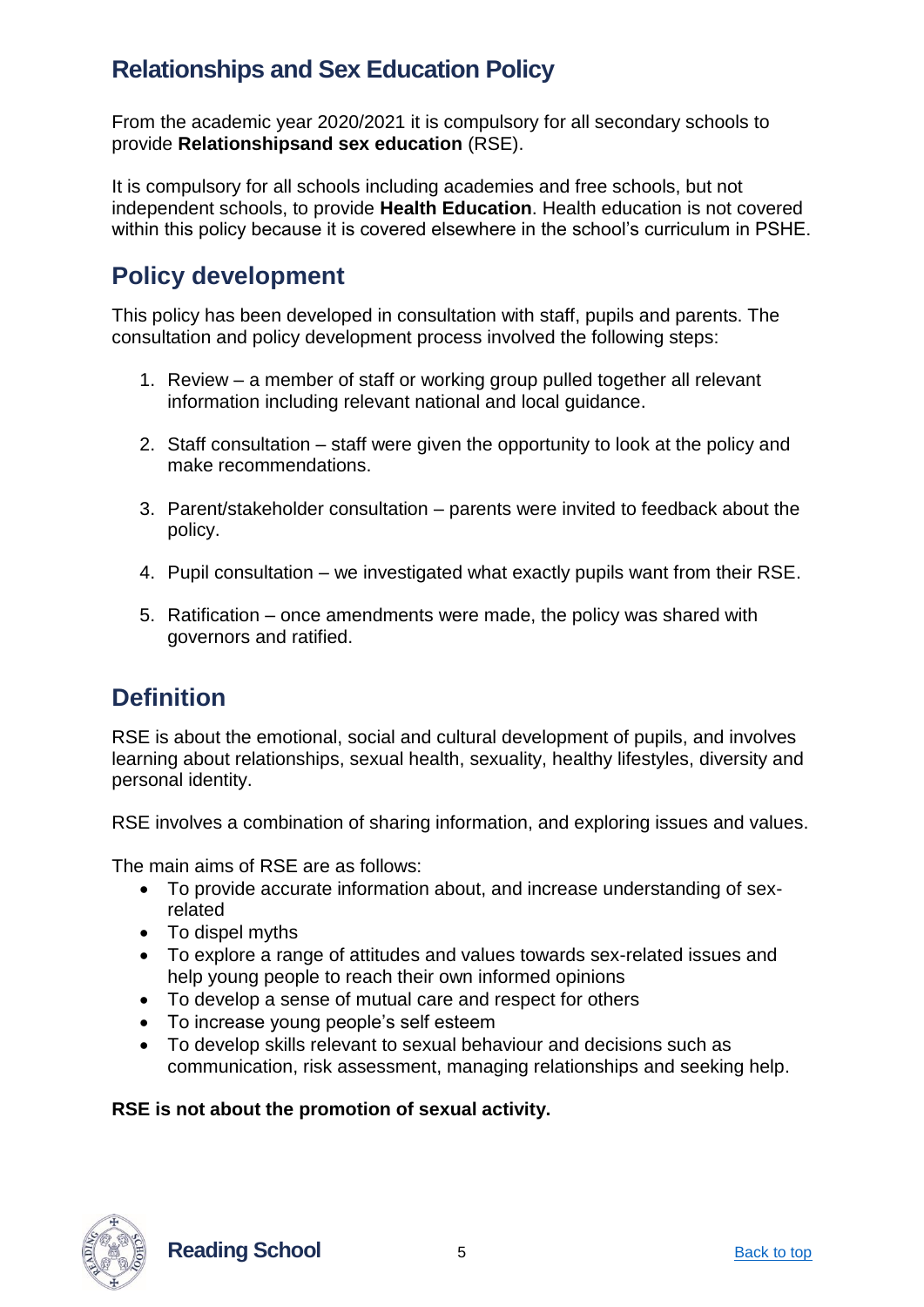### <span id="page-5-0"></span>**Delivery of RSE**

RSE is taught primarily within the personal, social, health and economic (PSHE) education curriculum. Biological aspects of RSE are taught within the science curriculum, online safety aspects are covered in computer science and other aspects are included in religious education (RE). The sessions are well planned and delivered through a variety of techniques including small class sessions and whole year group assemblies. Ground rules are established at the beginning.

Across all Key Stages, pupils will be supported with developing the following skills:

- Communication, including how to manage changing relationships and emotions
- Recognising and assessing potential risks
- Assertiveness
- Seeking help and support when required
- Informed decision-making
- Self-respect and empathy for others
- Recognising and maximising a healthy lifestyle
- Managing conflict
- Discussion and group work

These skills are taught within the context of family life.

RSE at Reading school builds on the foundations of Relationships education our pupils will have received at their primary schools and on the ageappropriate sex education that they may have already received.

The religious background of all pupils will be considered when planning teaching, so that those sensitive topics that need to be taught are appropriately handled.

Teaching will explain relevant legal provisions when relevant topics are covered so that pupils clearly understand what the law allows and does not allow, and the wider legal implications of decisions they may make

#### Families

Pupils learn about:

- Different types of committed, stable relationships and how these relationships contribute to happiness; their importance in bringing up children.
- What marriage is, its legal status, what rights and protections it offers and how the legal rights and protections differ between marriage and other types of long-term partnerships; why marriage should be entered into willingly.

#### Respectful relationships and friendships

Pupils learn about:

- Characteristics of healthy relationships and friendship (including on-line, sexual and non-sexual relationships):
- Trust, honesty, respect, kindness, generosity.
- Respect of privacy, boundaries and consent or the lack of it.



**Reading School** 6 **Back to top** Back to top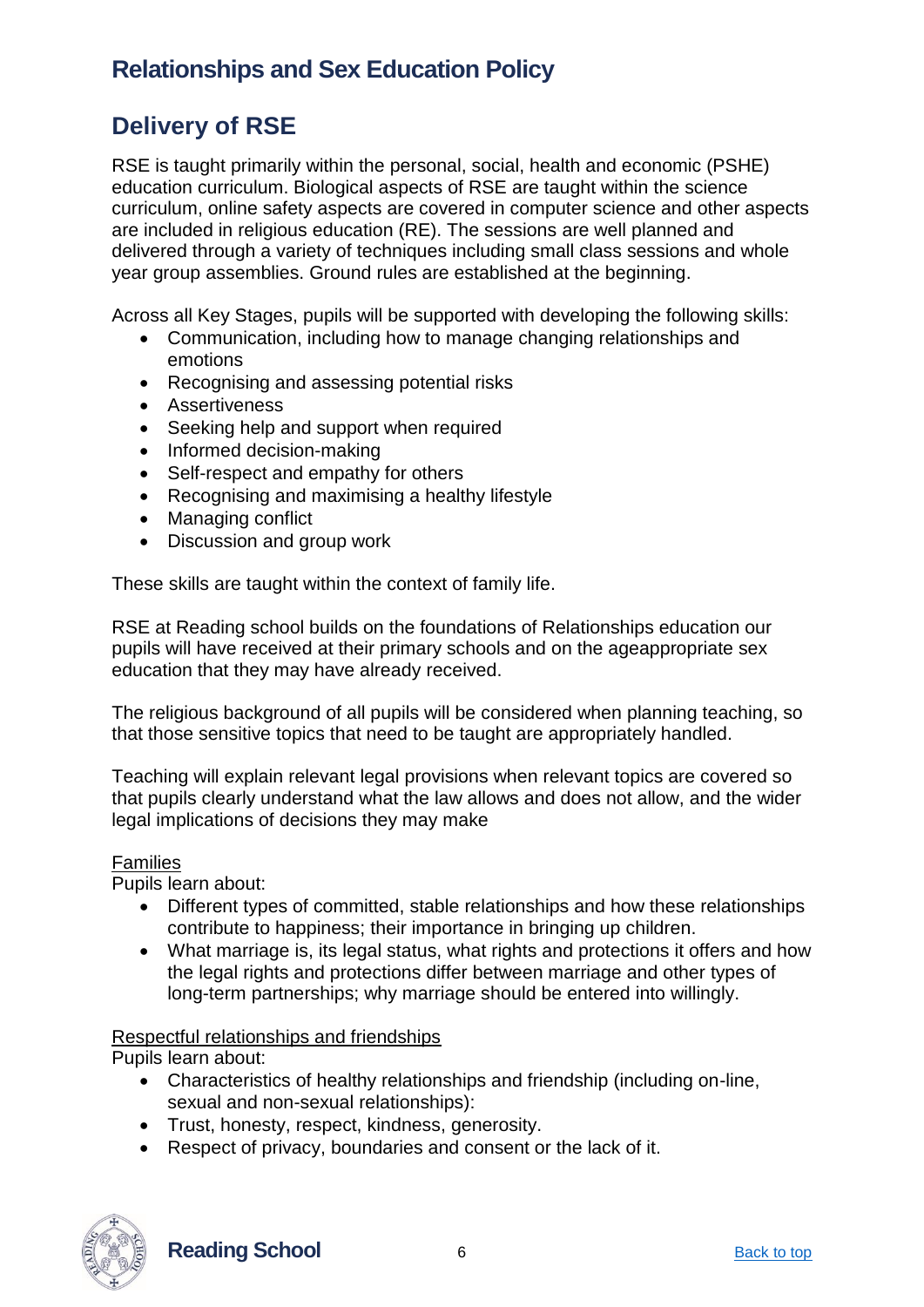- Management of conflict, reconciliation and the ending of relationships of all types.
- Characteristics of unhealthy relationships and friendships:
- How to distinguish whether other children or adults are trustworthy or even safe to be with.
- To recognise unhealthy types of behaviour within relationships of their own or in others eg criminal behaviour, violent behaviour, coercive behaviour, sexual harassment or sexual violence.
- How to seek advice and report concerns where necessary.
- Being respectful of others however different they may be from themselves and not being led by stereotypes, which may be negative, unfair or destructive.
- The legal rights and responsibilities regarding equality, particularly with regard to protected characteristics under the Equality Act 2010.

#### Online and social media safety and harm

Pupils are taught:

- That their rights, responsibilities and opportunities online and on social media do not differ from those experienced elsewhere and the same expectations of good behaviour apply and are expected.
- That sharing material on-line can be fraught with risk as sharers can disseminate material widely and much further than anticipated; that it may be extremely difficult to remove such on-line material and can cause much distress as a consequence.
- The impact of viewing harmful content on-line:
- Particularly that sexually-explicit material can be very damaging to selfrespect.
- That viewing and sharing indecent images of children, including those viewed and shared by children, is a serious criminal offence carrying severe penalties.

#### Being safe

Pupils are taught:

- The subjects and laws that relate to the age of sexual consent, consent beyond the age of consent, sexual exploitation, abuse, grooming, coercion, harassment, rape, domestic abuse.
- About how people can be affected by such relationships
- How to communicate and recognise consent from others, including in a sexual context. They also learn how and when such consent can be withdrawn. Forced marriages, honour-based violence and female genital mutilation Pupils are taught:
- The subjects and laws that relate to forced marriage, honour based violence and female genital mutilation.
- About how people can be physically and emotionally affected by such practices and how to access support.

Intimate and sexual relationships, sexual health

Pupils are taught:

• The nature of healthy one- to-one positive intimate relationships (mutual respect, loyalty, consent, trust, shared interests and outlook, sex and friendship).

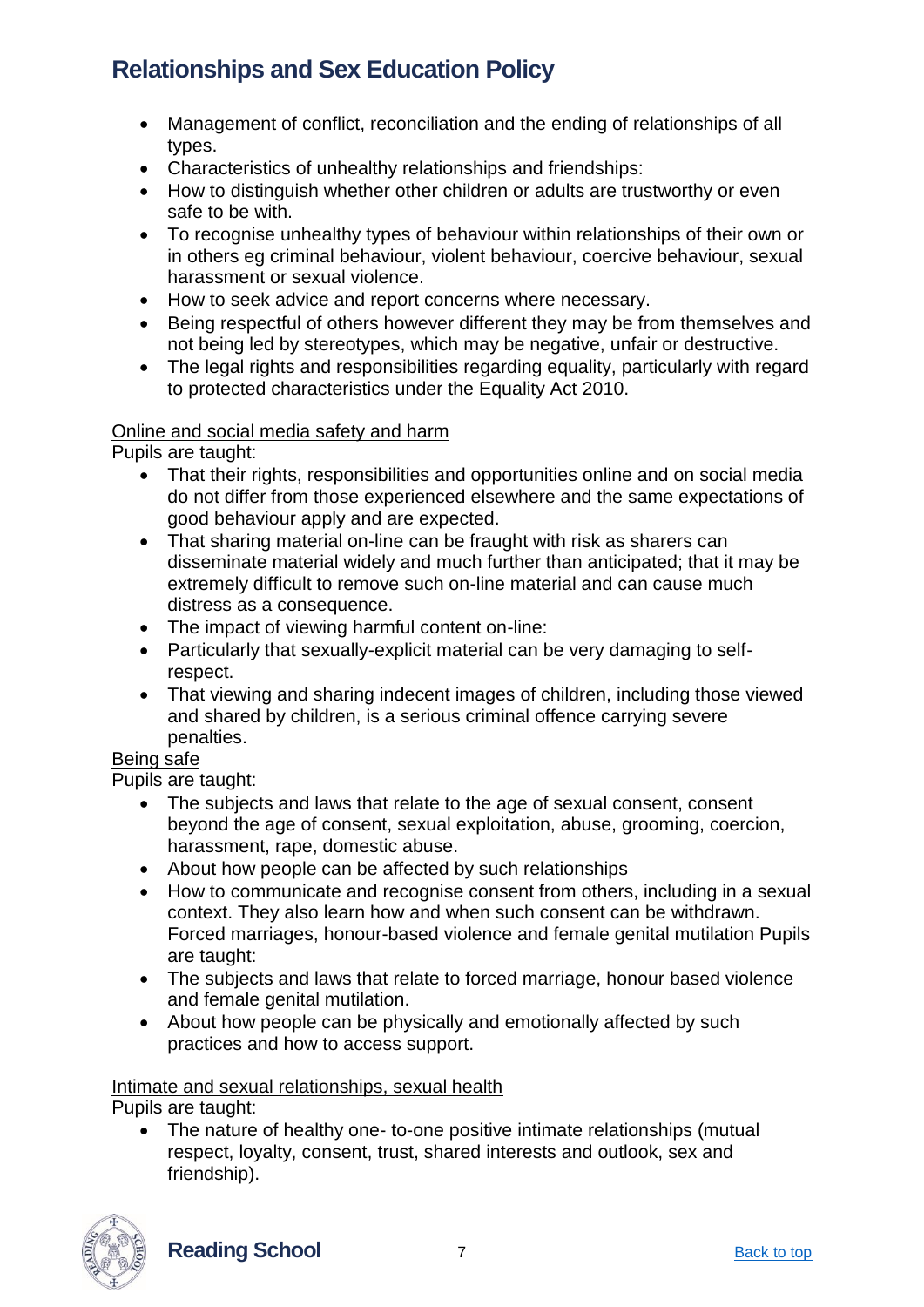- That choices made in relationships and friendships can affect health (physical, emotional, mental well-being, sexual and reproductive) in both a positive and a negative manner.
- That there is a range of strategies to identify and manage sexual pressure, including peer pressure; how to resist pressure and how not to pressure others.
- That they have a choice to delay sex or enjoy intimacy without sex.
- The facts about reproductive health, including fertility and the potential impact of lifestyle choices on fertility in men and women.
- How the effects of alcohol and drugs can lead to risky sexual behaviour.
- The range of methods of contraception and their efficacies.
- The facts about pregnancy and miscarriage.
- The facts about abortion, adoption or keeping a baby with quidance in obtaining further help.
- The facts about sexually transmitted infections (STI) and HIV/AIDS: their prevalence; how they are transmitted; methods of treatment and prevention via safer sex; their potential impact on health.

#### **The following biological aspects RSE are included in the science curriculum**

#### <span id="page-7-0"></span>**Key Stage 3**

The following aspects of RSE are included in the science curriculum:

- That living things have structures that enable life processes to take place
- The ways in which some cell types including sperm and ovum are adapted to their functions
- The human reproductive system, menstrual cycle, and fertilisation
- How the foetus develops in the uterus
- The physical and emotional changes that take place during adolescence
- That bacteria and viruses can affect health

#### <span id="page-7-1"></span>**Key Stage 4**

The following aspects of RSE are included in the science curriculum:

- The way in which hormonal control occurs, including the effect of insulin and sexual hormones
- The medical uses of hormones including the control and promotion of fertility
- That sexual reproduction is a source of genetic variation
- How gender is determined in humans

We occasionally use external visitors to deliver certain topics within RSE because they can enhance delivery of the subject and bring specialist knowledge and different ways of engaging with young people. The school checks in advance that:

- The teaching delivered by visitors fits with the planned programme for teaching RSE.
- Details of what will be covered by the visitor, the materials that the visitor will use in the sessions, a session plan, and how the session will be delivered to ensure age appropriateness for our pupils and inclusivity.

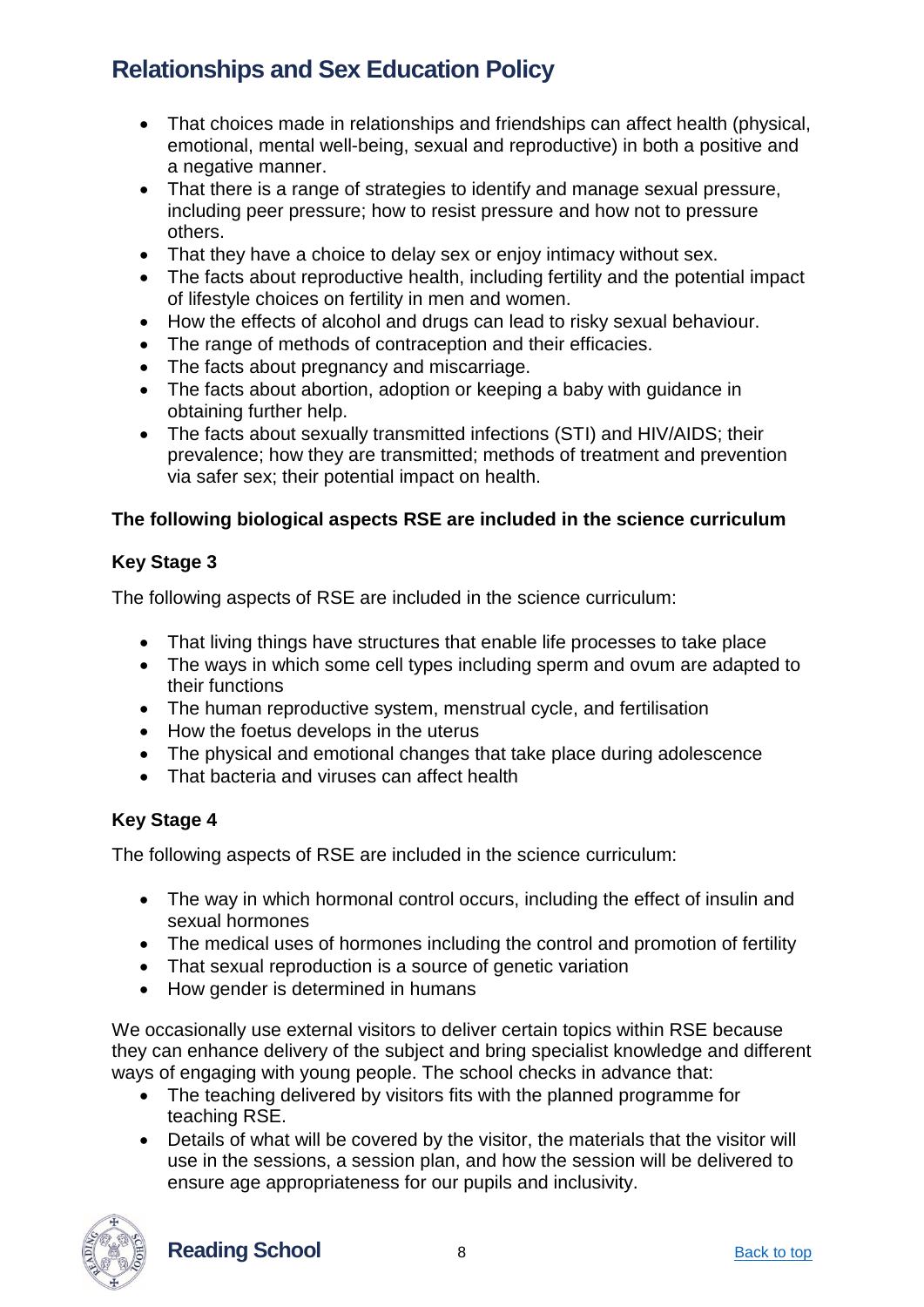- They are fully aware of the relevant provisions of The Equality Act 2010.
- The lead teacher will also discuss with the visitor aspects of confidentiality and reporting any safeguarding issues.

### <span id="page-8-0"></span>**Roles and responsibilities**

#### **The governing board**

The governing board will approve the RSE policy, hold the headteacher to account for its implementation and ensure that the policy is available on the school's website.

#### **The headteacher**

The headteacher is responsible for ensuring that RSE is taught consistently across the school, and for managing requests to withdraw pupils from non-statutory components of RSE (see section Parents' right t0 withdraw).

#### **Staff**

The PSHE coordinator will:

- Ensure a smooth transition between primary and secondary school by checking with pupils their knowledge gained in Relationships education at primary school.
- Be aware of the Equality Act 2010, and be mindful not to discriminate against any pupils because of any "protected characteristics" when planning for RSE.
- Be aware of and make reasonable adjustments to alleviate disadvantage or vulnerability under the SEND Code of Practice when planning for RSE.
- Set out the subject content, ensuring that it is always age-appropriate.
- Advise on how RSE is taught eg lesson planning for differentiation, and who is responsible for teaching it.
- Ensure that RSE will link with, but not duplicate other aspects of the PSHE curriculum eg drug education and student substance, or areas or the wider curriculum eg science, ICT and RE and will be set in the context of the school's general ethos (social, moral, spiritual and cultural) and promote the well-being of the pupils in general.
- Discuss with any visiting agencies, prior to the session taking place, the details of all aspects, including resources, of what will be covered in any session that they are being invited to provide as well as confidentiality and reporting any safeguarding issues.
- Be aware of how any safeguarding issue in the context of RSE will be dealt with at the school. Staff are responsible for:
- Delivering RSE in a sensitive way
- Modelling positive attitudes to RSE 9
- Monitoring progress
- Responding to the needs of individual pupils
- Responding appropriately to pupils whose parents wish them to be withdrawn from the non-statutory components of RSE

#### **Pupils**

Pupils are expected to engage fully in RSE and, when discussing issues related to RSE, treat others with respect and sensitivity.



**Reading School** 9 **Back to top** Back to top